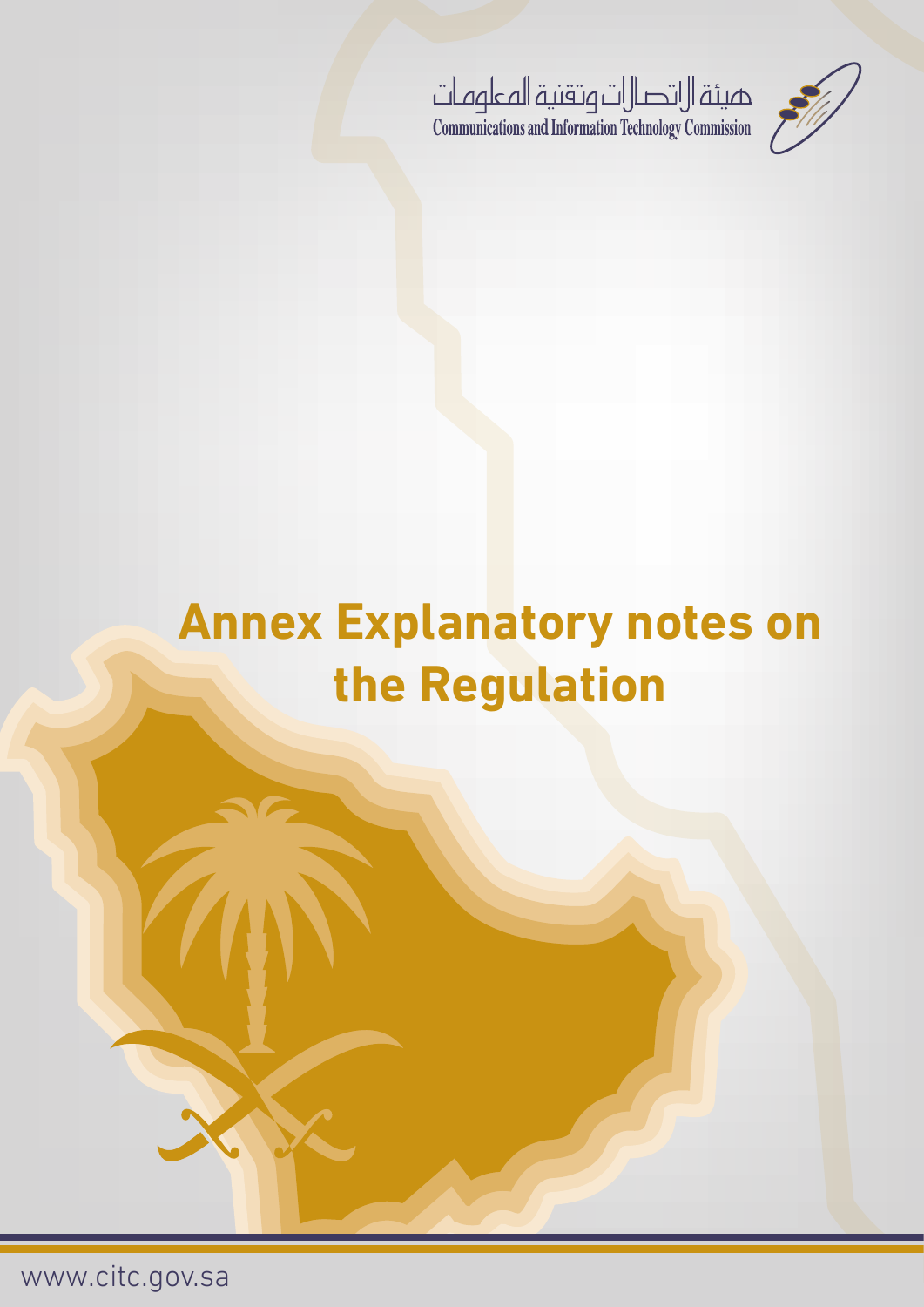

#### **Explanatory notes on the Regulation**

The purpose of this Annex is to provide further details and clarifications on certain provisions of the Regulation and their implementation. It should serve as a first point of reference each time practical questions arise in connection with tariff notification and tariff approval procedure s under the Regulation. CITC may, from time to time, update and modify the contents of this Annex, in line with evolving market needs and the experience gained in practice.

The table below provides an overview of the matters currently covered by the sub-sections of this Annex and the specific provisions that these relate to in the Regulation:

| <b>Annex sub-section</b>                                                                            | <b>Relevant provisions in the</b><br><b>Regulation</b> |
|-----------------------------------------------------------------------------------------------------|--------------------------------------------------------|
| A.1 Summary of obligations for Tariff Approval and Tariff Notification<br>under the proposed Regime | Articles 3 to 5                                        |
| A.2 Guidance on the information to be submitted for Tariff Notification<br>and Approval             | 9.3                                                    |
| A.3 Guidance in the application of price-related controls                                           | 7.2 and 7.3                                            |
| A.4 Guidance in the determination and reporting of the effective price                              | 7.5                                                    |
| CITC contact details for further information                                                        |                                                        |

# **A.1. Summary of obligations for Tariff Approval and Tariff Notification under the proposed Regime**

| <b>Type of Retail Tariff Plan</b>                                                                                                           | Approval Notification | <b>Simplified Noti-</b><br>fication |
|---------------------------------------------------------------------------------------------------------------------------------------------|-----------------------|-------------------------------------|
| Retail Tariff Plan concerns a service for which the ser-<br>vice provider<br>- is not dominant and<br>- is not a universal service provider |                       |                                     |
| Targeted Offer (see Art 2.2.10.4 and 4.2)                                                                                                   |                       |                                     |
| Retail Tariff Plan tailor-made to individual Corporate<br>Customer, and not advertised to the public (see Art. 4.3)                         |                       |                                     |
| In all other cases                                                                                                                          |                       |                                     |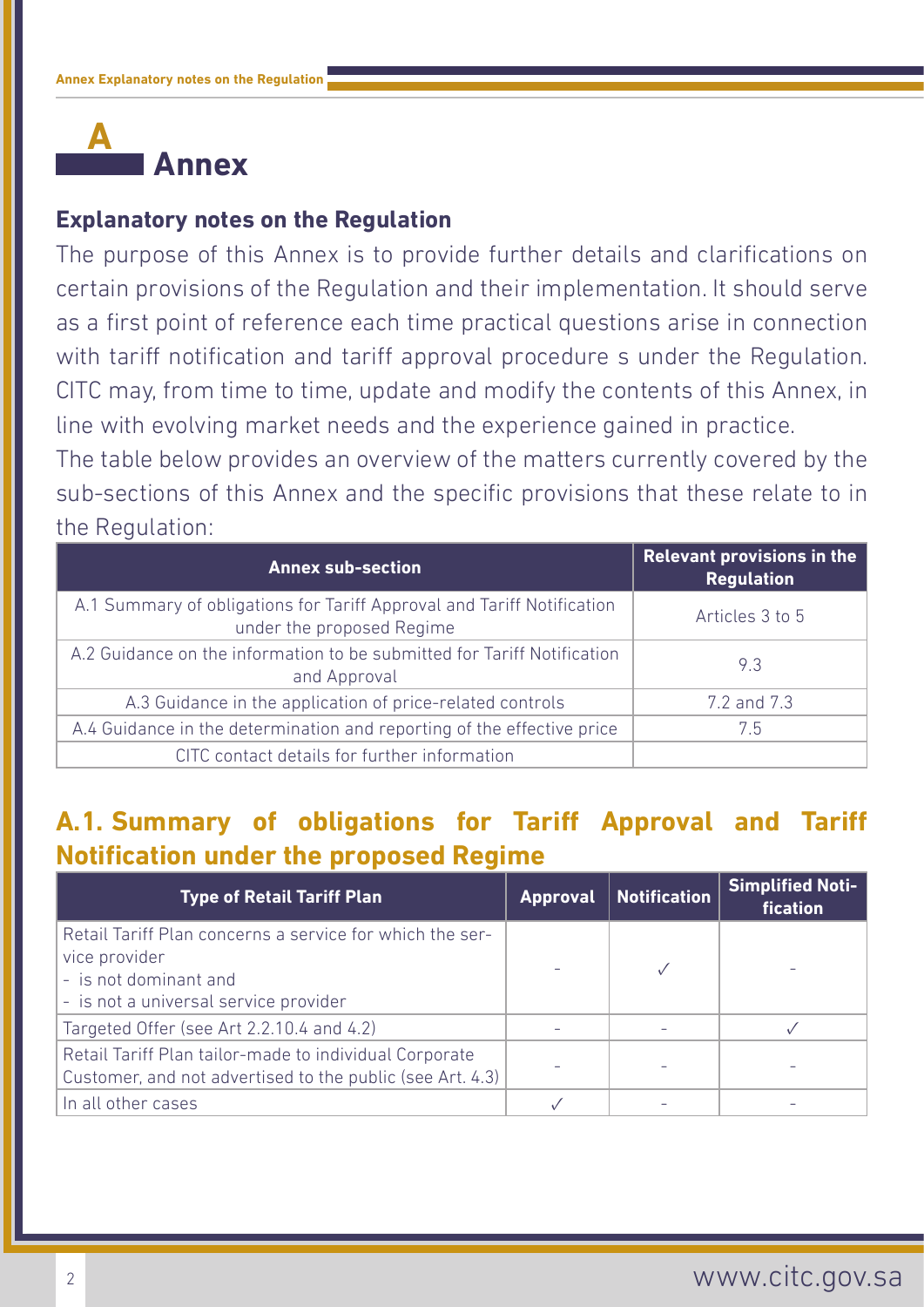

# **A.2. Guidance on the information to be submitted for Tariff Notification and Approval**

Within the scope of the information to be included in the Tariff Approval Request or the Tariff Notification under Articles 9 to 12, service providers must provide all or some of the following details and information:

| A. Identification of the<br><b>Service Provider</b>                          | Name, commercial denomination, contact details and relevant license<br>number for the service provider making the submission; name, capacity<br>and contact details of the person filling out the form; name, capacity and<br>contact details of the person available for any follow up questions or<br>other communications by CITC.                                                                                                                                                                                                                                                                                                                                                           |
|------------------------------------------------------------------------------|-------------------------------------------------------------------------------------------------------------------------------------------------------------------------------------------------------------------------------------------------------------------------------------------------------------------------------------------------------------------------------------------------------------------------------------------------------------------------------------------------------------------------------------------------------------------------------------------------------------------------------------------------------------------------------------------------|
| <b>B. Type of Submission</b>                                                 | Indicate whether the submission concerns a new Retail Tariff Plan,<br>the modification of an existing Retail Tariff Plan or the withdrawal of<br>an existing Retail Tariff Plan. In the second and third case, the Service<br>Provider must identify the relevant Retail Tariff Plan.                                                                                                                                                                                                                                                                                                                                                                                                           |
| <b>C.</b> Identification of the<br><b>Retail Tariff Plan (name,</b><br>type) | • Commercial denomination of the Retail Tariff Plan<br>• Internal denomination of the Retail Tariff Plan (if different)<br>• Type of Retail Tariff Plan, as per the definitions in Article 2.2.10, i.e.,:<br>o Permanent Retail Tariff Plan<br>o Promotional Offer<br>o Add-on Option<br>o Targeted Offer<br>In the case of Promotional Offers and Add-on Options, the Service<br>Provider must provide a list of the reference Retail Tariff Plans (i.e., the<br>existing Retail Tariff Plans with which the Tariff notified can be used.)<br>Payment type (pre-paid/post-paid) and, in the first case, specify<br>$\bullet$<br>whether payment must or can also include a post-paid component |
| <b>D. Validity Period</b>                                                    | Planned launch date for the notified Retail Tariff Plan. In case of a<br>Promotional Offer, the Service Provider must also indicate the Offer<br>Duration and the Subscription Duration.                                                                                                                                                                                                                                                                                                                                                                                                                                                                                                        |
| <b>E. Target Customers</b><br>(segment, geographical<br>scope)               | Market segment targeted by the Retail Tariff Plan, e.g., whether it is<br>aimed at residential or corporate customers (and, if the latter, whether<br>it is limited to corporate customers of a certain size or meeting some<br>other conditions).                                                                                                                                                                                                                                                                                                                                                                                                                                              |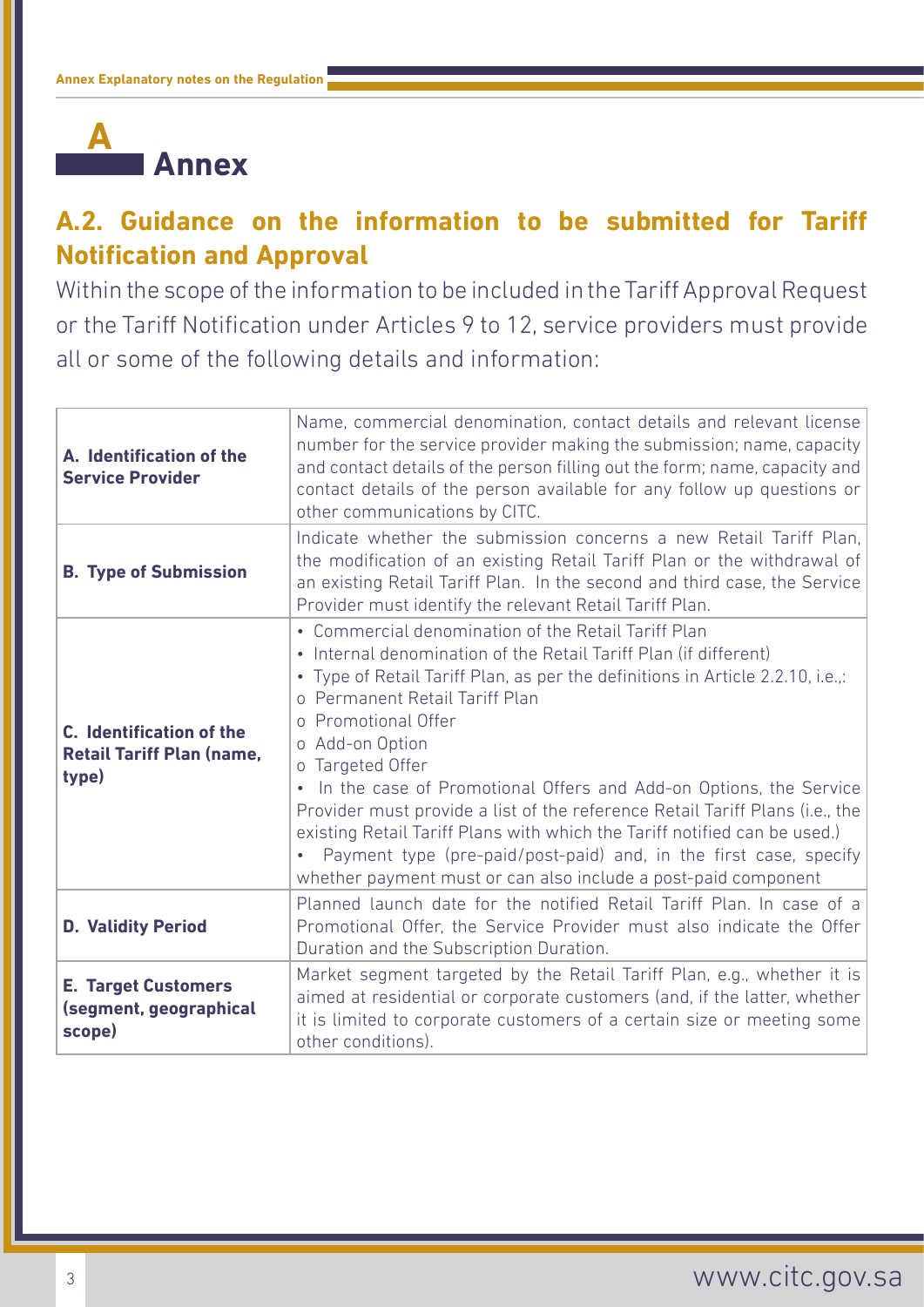

| <b>F. Services and Charges</b>                                         | Description of the structure, services and charges of the Retail Tariff<br>Plan, in the same terms as those that the Service Provider plans to<br>communicate to subscribers. The description of the services and charges<br>must be written in plain language, so as to be accessible to end users.<br>The description must be comprehensive and sufficient to allow a full<br>understanding of the services, products or any other benefits that the<br>end user can obtain through the Retail Tariff Plan. The description must<br>include any telecommunication services, handsets or customer-premise<br>equipment, value-added services, content services or any other benefits<br>which will be part of the Retail Tariff Plan.<br>The description must also contain a detailed description of the structure<br>of charges the customer may have to pay including, in particular, the<br>following elements insofar as they are applicable to the Retail Tariff Plan<br>in question:<br>◈ Service installation or activation fees<br>• Line rental fees and their periodicity (i.e. per month)<br>◈ Fixed (recurring) fees and their periodicity (i.e. per month)<br>• Included volumes of services that can be consumed without incurring<br>any additional fees<br>• SAR credit included upfront for consumption in services that are<br>priced per unit of usage as per the Retail Tariff Plan condition<br>• Tariffs applicable to services charged on a "per usage" basis and/or<br>tariffs for exceeding quotas above the included volumes<br>• Any factor which may alter the applicable tariffs<br>If the Retail Tariff Plan incorporates a discount or subsidy on a terminal<br>or customer-premise equipment, the Service Provider must state the<br>applicable discount. (This same discount must be also communicated to<br>the customer at the moment of contracting the Retail Tariff Plan). |
|------------------------------------------------------------------------|-------------------------------------------------------------------------------------------------------------------------------------------------------------------------------------------------------------------------------------------------------------------------------------------------------------------------------------------------------------------------------------------------------------------------------------------------------------------------------------------------------------------------------------------------------------------------------------------------------------------------------------------------------------------------------------------------------------------------------------------------------------------------------------------------------------------------------------------------------------------------------------------------------------------------------------------------------------------------------------------------------------------------------------------------------------------------------------------------------------------------------------------------------------------------------------------------------------------------------------------------------------------------------------------------------------------------------------------------------------------------------------------------------------------------------------------------------------------------------------------------------------------------------------------------------------------------------------------------------------------------------------------------------------------------------------------------------------------------------------------------------------------------------------------------------------------------------------------------------------------------------------------------------------------|
| <b>G. Minimum Commitment</b><br><b>Period and related</b><br>penalties | Indicate whether the Retail Tariff Plan has an associated Minimum<br>Commitment Period and, if so, its duration.<br>If a Minimum Commitment Period applies, Service Providers must<br>provide, under this heading, information about the applicable penalties<br>in case of early termination.                                                                                                                                                                                                                                                                                                                                                                                                                                                                                                                                                                                                                                                                                                                                                                                                                                                                                                                                                                                                                                                                                                                                                                                                                                                                                                                                                                                                                                                                                                                                                                                                                    |
| <b>H. Terms and Conditions</b>                                         | Attach (as a PDF) the terms and conditions applying to the notified Retail<br>Tariff Scheme, under the relevant subscriber agreements.<br>The Service Provider must expressly confirm his compliance with the<br>Regulation's provisions on Transparency Requirements (Article 6).                                                                                                                                                                                                                                                                                                                                                                                                                                                                                                                                                                                                                                                                                                                                                                                                                                                                                                                                                                                                                                                                                                                                                                                                                                                                                                                                                                                                                                                                                                                                                                                                                                |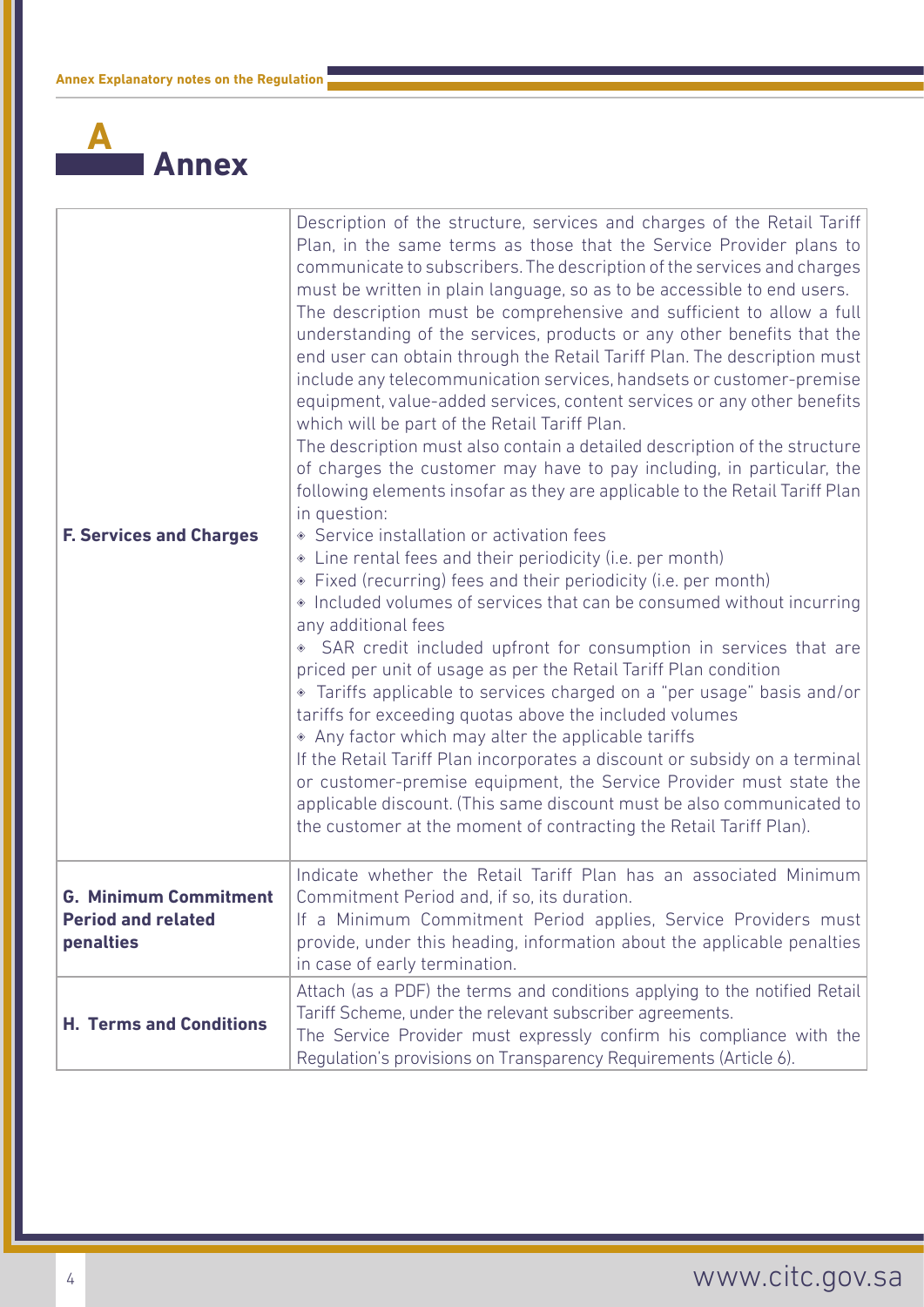

| <b>I. Effective Prices</b>                    | Provide best estimates on effective prices for the individual services within<br>the Retail Tariff Plan. These estimates must be prepared in accordance with<br>the guidelines provided in sub-section A.4 of this Annex.<br>The information should include a separate entry for each of the individual<br>services included in the reporting form. The service provider must provide,<br>in particular, the expected recurring fee per user and the expected volume<br>per user. Average consumption will not be required for services for which<br>a homogenous consumption unit cannot be established. If a service is not<br>included in the Retail Tariff Plan it must be set at zero value.<br>The average figures should be provided on a per-month basis. In the case<br>of Promotional Offers with a Subscription Duration of less than a month, the<br>expected recurring fee and expected volume figures should be provided for<br>the whole Subscription Duration.<br>Sub-section A.4 of this Annex provides illustrative tables on the structure<br>of the form that will be employed by CITC to gather the above-described<br>information under section I, for fixed and mobile services respectively. CITC<br>notes that it may need to update the relevant list of services, in response to<br>evolving market conditions.<br>Service Providers must also provide the calculations supporting the values<br>they submit under this heading. |
|-----------------------------------------------|-------------------------------------------------------------------------------------------------------------------------------------------------------------------------------------------------------------------------------------------------------------------------------------------------------------------------------------------------------------------------------------------------------------------------------------------------------------------------------------------------------------------------------------------------------------------------------------------------------------------------------------------------------------------------------------------------------------------------------------------------------------------------------------------------------------------------------------------------------------------------------------------------------------------------------------------------------------------------------------------------------------------------------------------------------------------------------------------------------------------------------------------------------------------------------------------------------------------------------------------------------------------------------------------------------------------------------------------------------------------------------------------------------------------------------------------------------------|
| J. Additional and<br>supporting documentation | Service Providers can provide any additional notes, documents, supporting<br>files, advertisements, brochures, technical descriptions or other information<br>that can help ensure a proper understanding of the Retail Tariff Plan by CITC<br>and consumers alike.                                                                                                                                                                                                                                                                                                                                                                                                                                                                                                                                                                                                                                                                                                                                                                                                                                                                                                                                                                                                                                                                                                                                                                                         |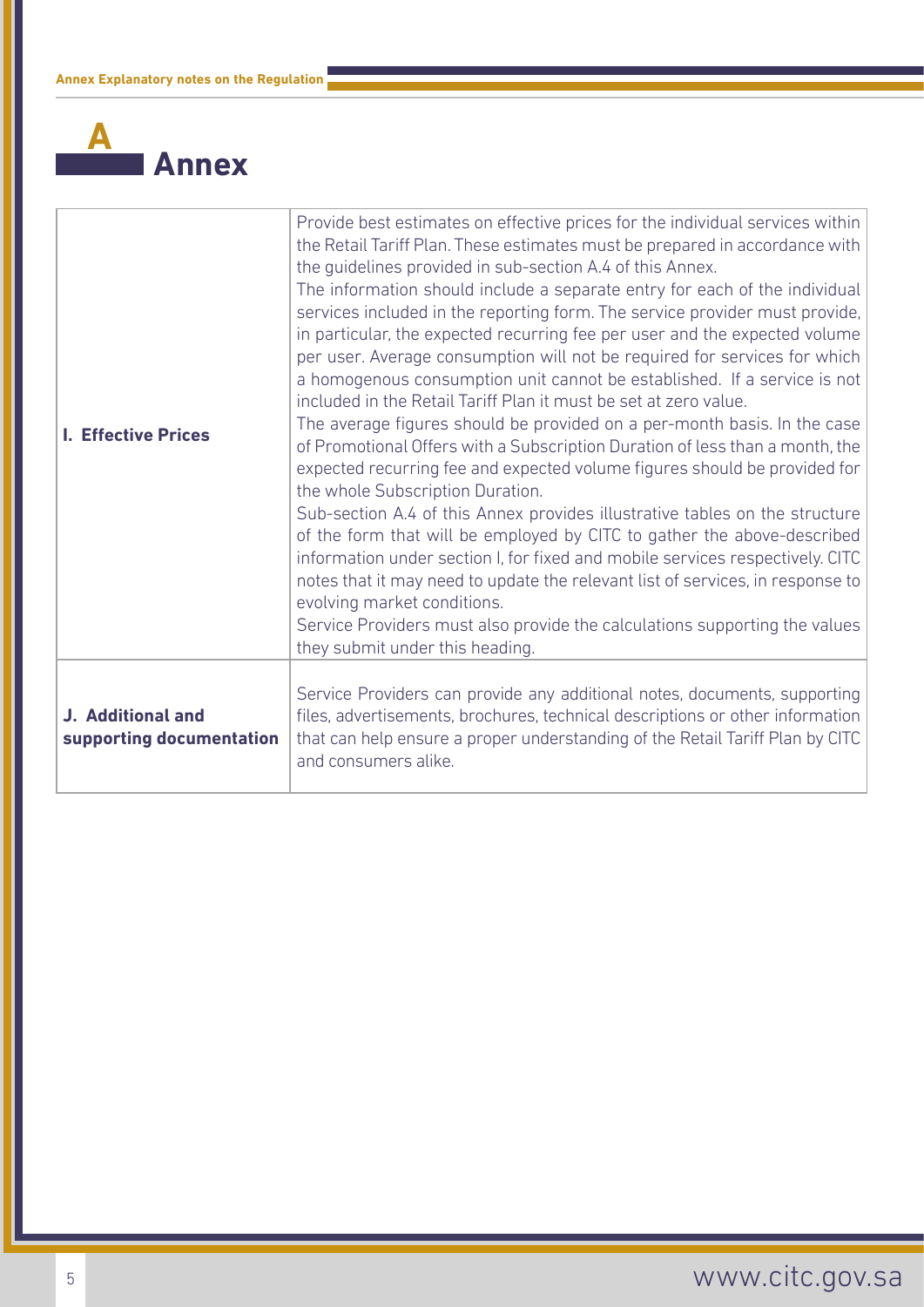

**Summary of information required under different cases of submission**  Exhibit A. 1 below summarizes the requirements for information by different category of submission/type of Retail Tariff Plan

| <b>Section</b>           | <b>Type of</b><br>information to<br>be provided            | <b>If Tariff</b><br><b>Approval is</b><br>required | <b>If Tariff</b><br><b>Notification is</b><br>sufficient | <b>Termination of</b><br>a Tariff Plan | <b>Targeted</b><br><b>Offers</b> |
|--------------------------|------------------------------------------------------------|----------------------------------------------------|----------------------------------------------------------|----------------------------------------|----------------------------------|
| $\mathsf A$              | Identification<br>of the Service<br>Provider               | Compulsory                                         | Compulsory                                               | Compulsory                             | Compulsory                       |
| $\mathsf B$              | Type of<br>Submission<br>(new, update,<br>withdrawal)      | Compulsory                                         | Compulsory                                               | Compulsory                             | Compulsory                       |
|                          | <b>Related Tariff</b><br>Plan                              | If applicable                                      | If applicable                                            | If applicable                          | If applicable                    |
|                          | Commercial<br>denomination of<br>the Retail Tariff<br>Plan | Compulsory                                         | Compulsory                                               | Compulsory                             | Compulsory                       |
| $\mathbb C$              | Internal<br>denomination of<br>the Retail Tariff<br>Plan   | Optional                                           | Optional                                                 | Optional                               | Optional                         |
|                          | Type of Retail<br><b>Tariff Plan</b>                       | Compulsory                                         | Compulsory                                               | Compulsory                             | Compulsory                       |
|                          | <b>Whether Tariff</b><br>Plan is Add-on<br>option          | Compulsory                                         | Compulsory                                               | Compulsory                             | Compulsory                       |
|                          | Payment type                                               | Compulsory                                         | Compulsory                                               | Compulsory                             | Compulsory                       |
|                          | Date of launch                                             | Compulsory                                         | Compulsory                                               | Not required                           | Compulsory                       |
|                          | Date of removal                                            | If applicable                                      | If applicable                                            | Compulsory                             | Compulsory                       |
| D                        | <b>Offer Duration</b>                                      | If applicable                                      | If applicable                                            | Not required                           | Compulsory                       |
| Subscription<br>Duration |                                                            | If applicable                                      | If applicable                                            | Not required                           | Compulsory                       |
| E                        | Target customers                                           | Compulsory                                         | Compulsory                                               | Not required                           | Compulsory                       |
| F                        | Description of<br>Services and<br>Charges                  | Compulsory                                         | Compulsory                                               | Not required                           | Compulsory                       |
|                          | Discounts and<br>Equipment<br>subsidies                    | Compulsory                                         | Compulsory                                               | Not required                           | Not<br>required                  |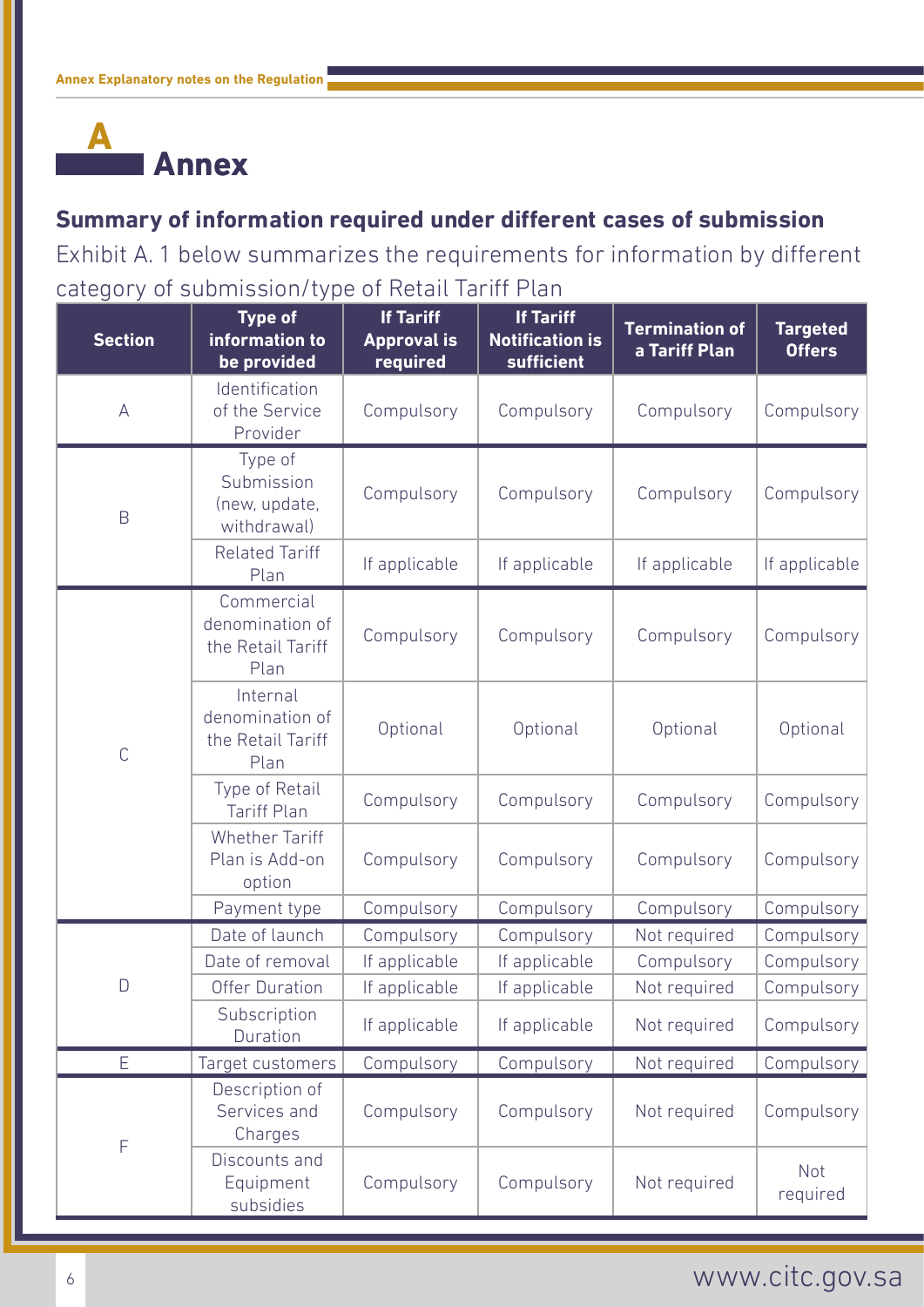

|              | Minimum<br>Commitment<br>Period                            |            | Compulsory | Not required | <b>Not</b><br>required |
|--------------|------------------------------------------------------------|------------|------------|--------------|------------------------|
| G            | Applicable<br>penalties in<br>case of early<br>termination | Compulsory | Compulsory | Not required | <b>Not</b><br>required |
| $\mathsf{H}$ | <b>General Terms</b><br>and Conditions                     | Compulsory | Compulsory | Not required | Compulsory             |
|              | <b>Effective Prices</b>                                    | Compulsory | Compulsory | Not required | Not<br>required        |
|              | Notes,<br>annotations and/<br>or supporting<br>documents   | Optional   | Optional   | Optional     | Optional               |

### **Exhibit A.1: Summary of the requirements for information by different category of submission/type of Retail Tariff Plan**

# **A.3. Guidance on the application of price-related controls**

**A.3.1.** Guidance on the application of Price Floors, Price Ceilings or any other form of price control

In the CITC's view, the establishment of industry or service provider-specific price floors, price ceilings or, in general, any form of price controls may, in certain cases, be necessary, as provided under the revised Tariff Notification and Approval Regulation and, in particular, its article 7, to avoid potential instances of abusive behavior and/or to best protect the interests of consumers.

Given the impact of price control rules on consumers, industry profitability and the Service Providers' operations, CITC will organize a consultation with the affected Service Providers and, if deemed appropriate, other stakeholders too, prior to the adoption of any price-control rule. CITC will also decide on the best mechanisms to carry out such consultation, which may not necessarily require a public consultation procedure but a more targeted exchange of views in some cases.

A decision by CITC to introduce, permanently or temporarily, a form of price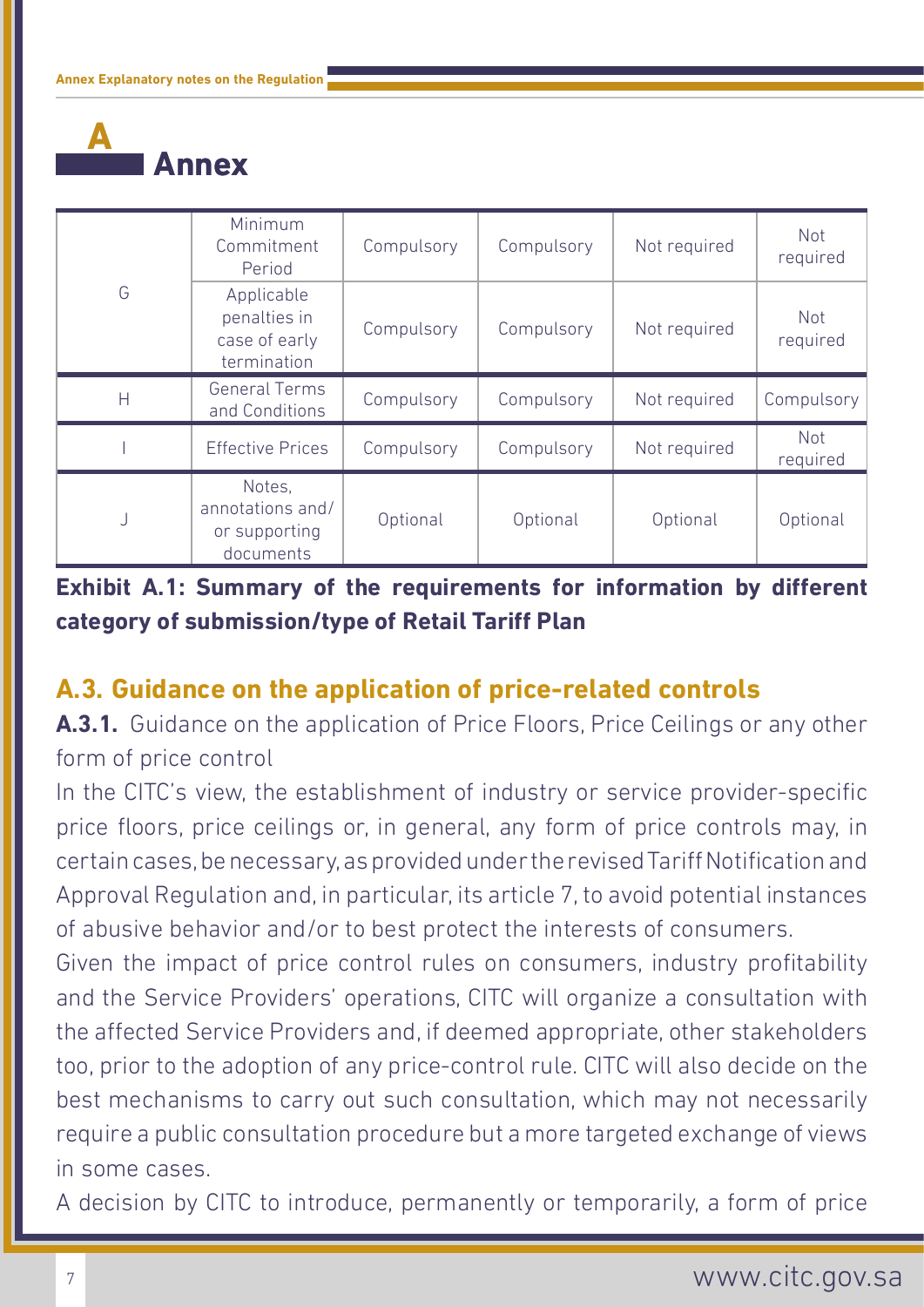

control will not require proof, nor be interpreted as proof, that an anticompetitive behavior, or an abusive behavior against consumer interests, has actually taken place by any individual Service Provider.

In setting appropriate price controls, CITC will endeavor to make use of any relevant and available information regarding the underlying costs involved in the provision of services or regarding the prevailing or regulated wholesale prices.

In the absence of more accurate information, CITC may use information about the prevailing or regulated wholesale prices, as well as benchmarks, in order to establish cost-proxies for the underlying costs of provision of the services. Where a wholesale service exists which can be clearly related to a retail service, CITC is of the view that the setting of prices for retail services lower than the prices of corresponding wholesale services is a strong sign – yet not proof by itself – of potentially anticompetitive behavior, particularly in cases where the service provider has been found to be dominant in the relevant wholesale market.

As such, CITC will presume, in the absence of evidence to the contrary, that Retail Tariff Plans in which the effective price per unit of retail service is lower than the regulated or the prevalent market price of the corresponding wholesale price will not be acceptable, given the potential risks to competition. CITC may consider exceptions to the above general principle in cases where this may be justified to protect consumer interests or where the Service Provider can prove that the Retail Tariff Plan being questioned does not constitute anticompetitive behavior and/or can be economically replicated by other Service Providers.

As a particular example of the above principle, the effective price of national mobile calls must not be below the regulated interconnect rate. In other words, expressed in the form of an equation:

 $FPM$  >= MTR

Where the EPM is the Effective Price per minute for all calls made by the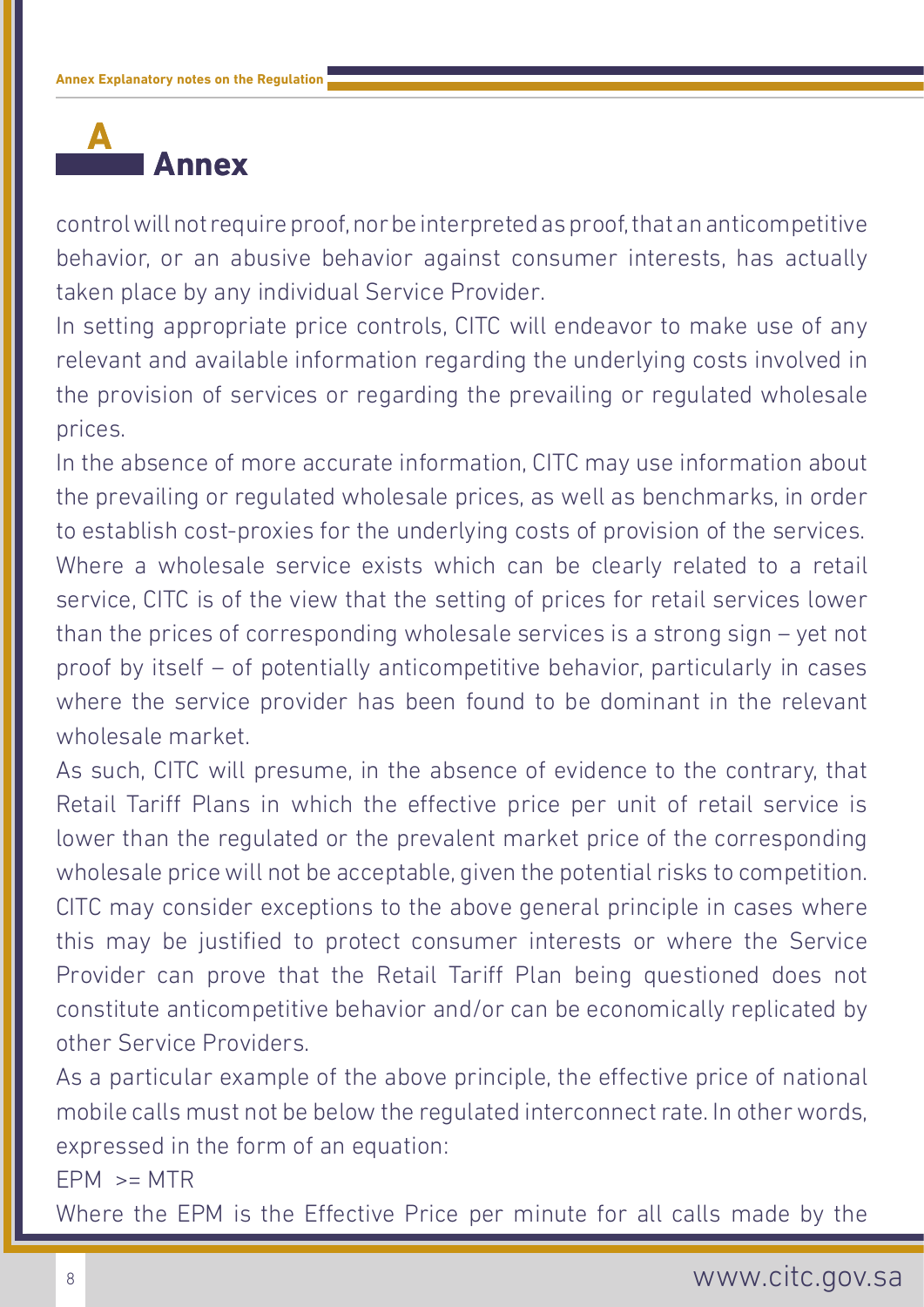

subscriber to national mobile numbers, including both calls made to subscribers within the same network as well as calls made to subscribers in other networks.

**A.3.2.** Use of the average effective price for the verification of price controls As stated in Article 7.5.2Error! Reference source not found., price controls will be applied, unless stated otherwise, based on the effective price of services and not on the nominal (or apparent) price of services.

While the nominal and the effective price of a service may have the same value, in general these two values are likely differ for various reasons including, for example:

→ The offering of packages with a certain maximum number of units of services to be consumed at a given fixed price and which consumers may not fully utilize.

→ The offering of discounts, rebates or free minutes of consumption to the end user, which depend on the consumer usage patterns and which may alter the effective price finally paid by the consumer.

CITC is aware that, within the user base of a given Retail Tariff Plan, different individual consumers may end up paying different effective prices per unit of service depending on each individual consumer's usage patterns. For the avoidance of doubt, CITC will not consider it as a breach of the price control rule if a certain subset of users within a given Retail Tariff Plan has an effective price that is lower than the relevant price floor, or higher than the relevant price ceiling, provided that the effective price for the entire base of consumers under the Retail Tariff Plan remains compliant with the rule.

**A.3.3.** Guidance on the presentation of complaints or requests for investigation by other Service Providers

A Service Provider who believes that a Retail Tariff Plan by another Service Provider is in breach of any of the price-related obligations imposed under the Regulation and therefore wishes to make a formal request to CITC for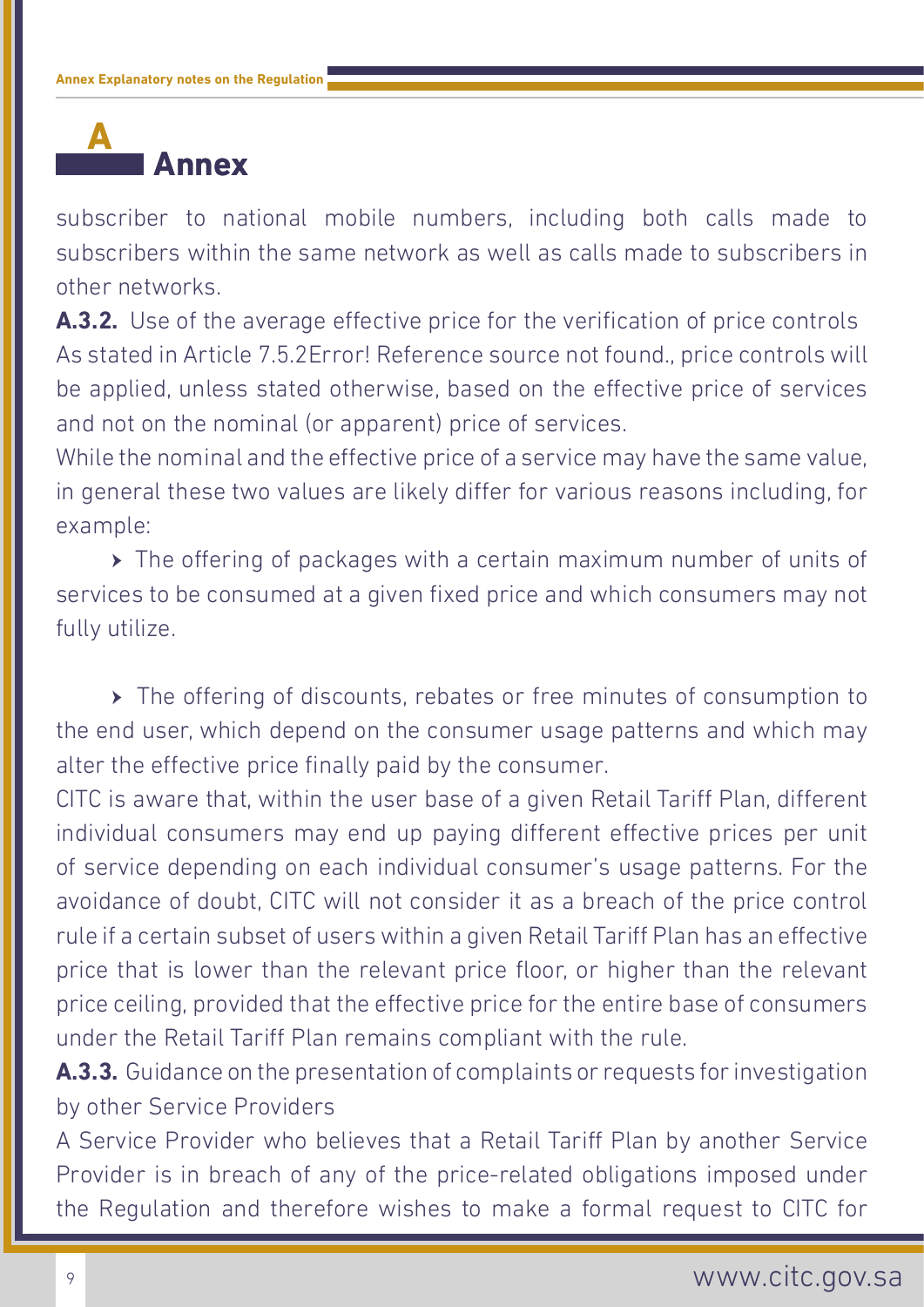

investigation, must accompany such a complaint with a preliminary economic analysis of the Retail Tariff Plan or Plans complained against.

Such preliminary economic analysis must be self-explanatory, as much as possible, and indicate the obligations that the Retail Tariff Plan in question is supposed to be breaching. This preliminary economic analysis must be prepared according to a methodology consistent with the principles established in the current Tariff Approval and Notification Regime (and any other relevant provisions that may apply, on a case by case basis), in particular through the use of the effective average price rule described above. In the absence of better information, the Complainant may use estimates of its own costs in the preparation of the preliminary economic analysis.

# **A.4. Guidance in the determination and reporting of the expected volume, expected recurring fee and effective price**

As stated in articles 9.3.10 and 9.3.11, the submission of Tariff Notification or Tariff Approval Request should also include details on the expected volume and expected recurring fee per unit of service. These figures must be provided on a per-month basis. In the case of Promotional Offers with a Subscription Duration of less than a month, they should be provided for the whole Subscription Duration.

The division of the expected recurring fee figure by the expected volume per service figure will yield the effective price per unit of service. Information regarding the effective price serves the purpose of ensuring an adequate understanding of the price levels in the market by CITC. The obligation to submit this information as part of the Tariff Notification or request for Tariff Approval is therefore not dependent or subject to the existence of any form of price control for the service. Nor should the request of such information be understood to imply an intention by CITC to impose price control on the service.

In order to ensure the transparency and consistency of the effective price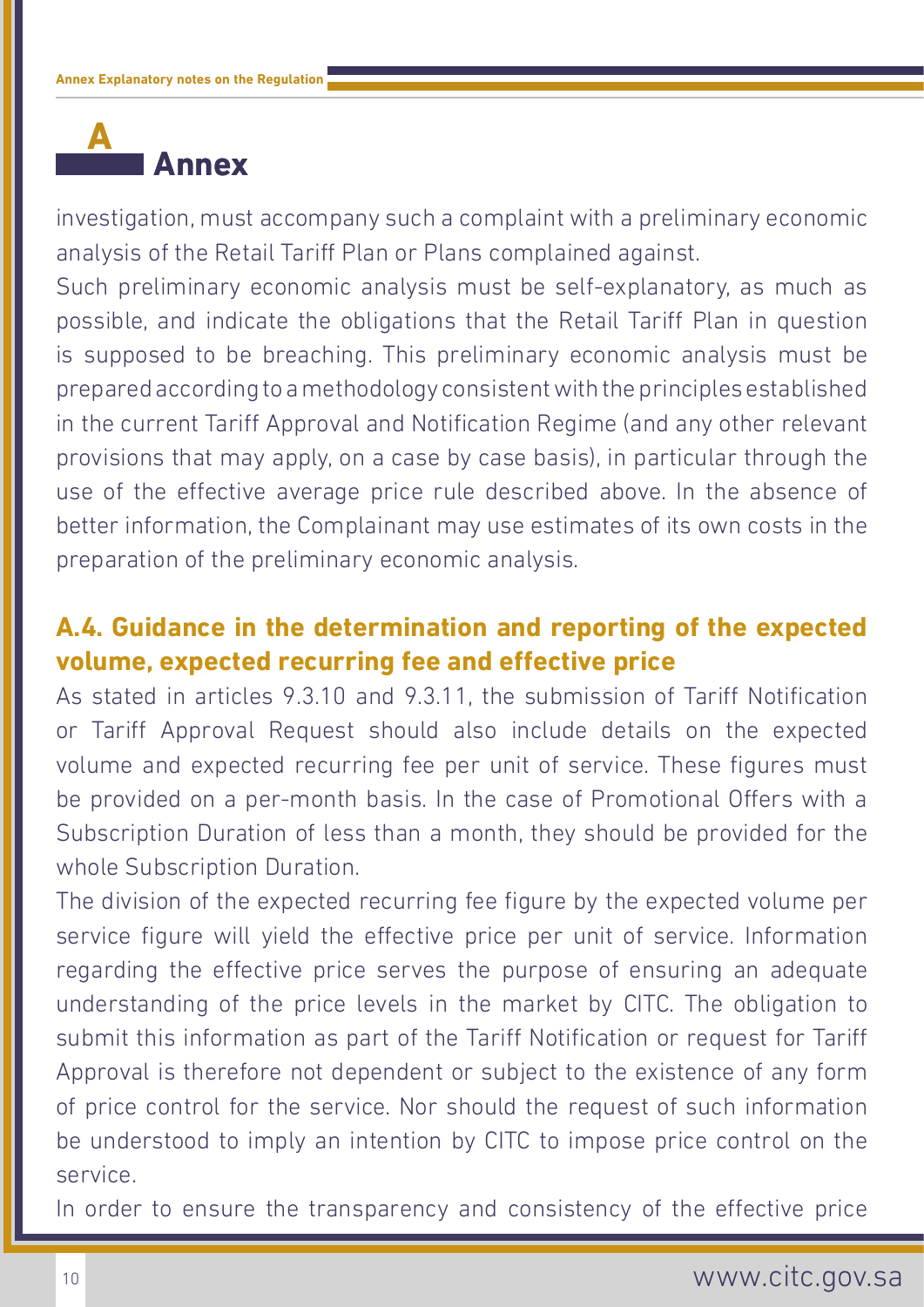

information, CITC requires that information on expected volume and expected recurring fee figures be provided separately. Figures must be provided per each individual service included within the reporting forms requested under the automated submission system. The following exhibits provide illustrative examples of such forms for services under fixed and mobile markets.

| $\#$         | Service<br>Category | Service                              | Expected<br>recurring<br>fee (SAR) | Expected<br>volume | Units for<br>consumption |
|--------------|---------------------|--------------------------------------|------------------------------------|--------------------|--------------------------|
|              |                     | Telephony Line                       |                                    |                    | Number of<br>lines       |
|              |                     | Local calls (same<br>network)        |                                    |                    | <b>Minutes</b>           |
|              | <b>VOICE</b>        | National calls (same<br>network)     |                                    |                    | Minutes                  |
|              |                     | Calls to other fixed<br>networks     |                                    |                    | Minutes                  |
|              | <b>BROADBAND</b>    | Calls to Mobile                      |                                    |                    | Minutes                  |
|              |                     | Calls to International               |                                    |                    | Minutes                  |
|              |                     | Other Calls                          |                                    |                    | Minutes                  |
| <b>FIXED</b> |                     | <b>Broadband Lines</b>               |                                    |                    | Number of<br>lines       |
|              |                     | Broadband data-<br>consumption       |                                    |                    | <b>MBs</b>               |
|              |                     | <b>Customer Equipment</b>            |                                    |                    | <b>Not</b><br>applicable |
|              | <b>OTHER</b>        | Other Value-Added<br><b>Services</b> |                                    |                    | <b>Not</b><br>applicable |
|              |                     | <b>Content Services</b>              |                                    |                    | Not<br>applicable        |
|              |                     | Other products /<br>services         |                                    |                    | Not<br>applicable        |
|              |                     | <b>TOTAL</b>                         |                                    |                    |                          |

**Exhibit A.2: Illustrative form for reporting information for calculating the effective prices per unit of fixed-line services**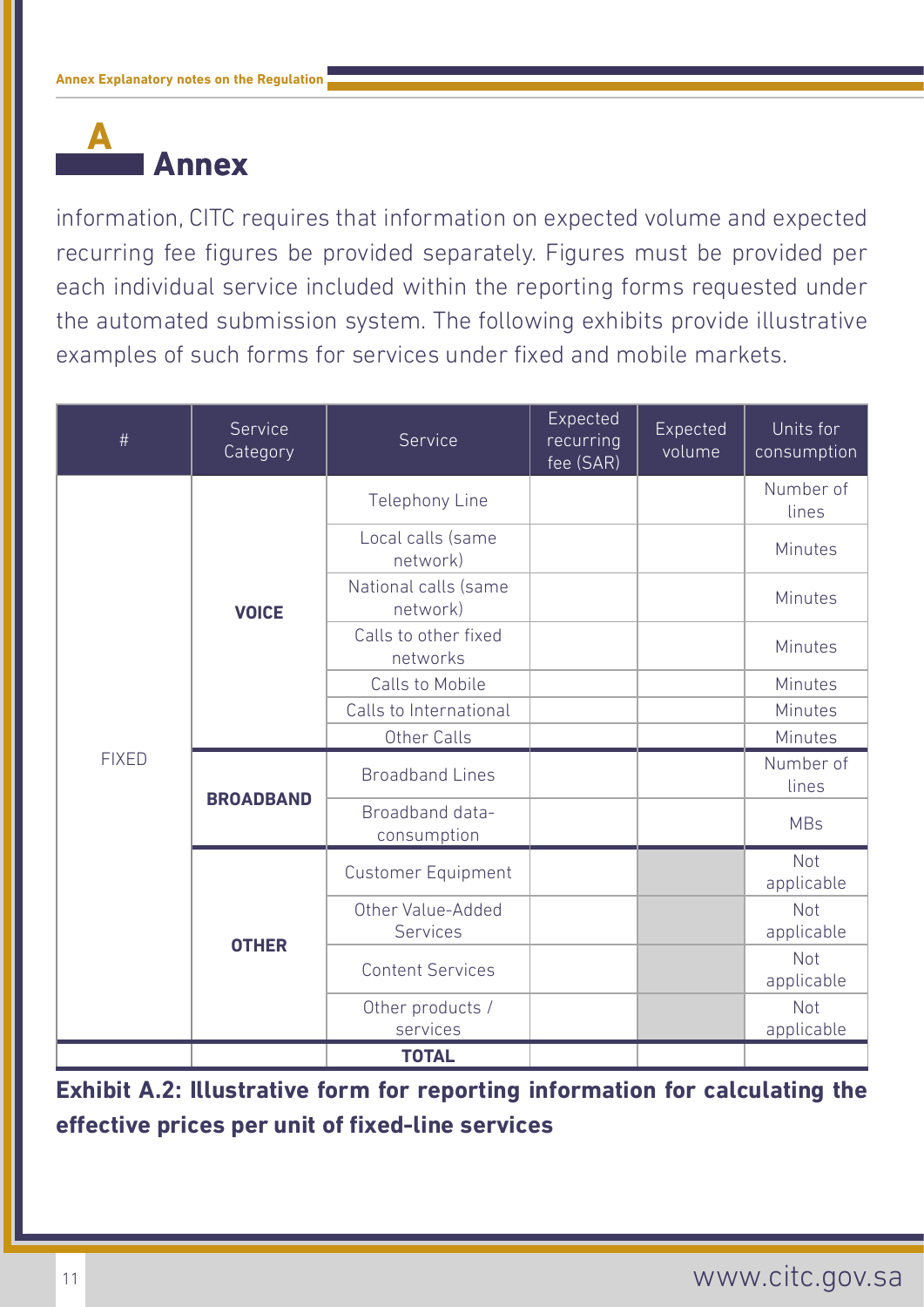**Annex A**

|               | <b>Service</b><br><b>Category</b> | <b>Service</b>                                                           | <b>Expected</b><br>recurring<br>Fee (SAR) | <b>Expected</b><br>volume | <b>Units for</b><br>consumption |
|---------------|-----------------------------------|--------------------------------------------------------------------------|-------------------------------------------|---------------------------|---------------------------------|
|               |                                   | Mobile Calls made to<br>the subscriber of the<br>same service provider   |                                           |                           | Number of<br>lines              |
|               | <b>VOICE &amp; SMS</b>            | Mobile Calls to<br>subscribers of other<br>national service<br>providers |                                           |                           | <b>Minutes</b>                  |
|               |                                   | Calls to fixed networks                                                  |                                           |                           | <b>Minutes</b>                  |
|               |                                   | Calls to International<br>numbers                                        |                                           |                           | <b>Minutes</b>                  |
|               |                                   | Other Calls                                                              |                                           |                           | <b>Minutes</b>                  |
| <b>MOBILE</b> |                                   | <b>SMS</b>                                                               |                                           |                           | Minutes                         |
|               | <b>DATA</b>                       | Mobile Data (Internet<br>Access)                                         |                                           |                           | Number of<br>lines              |
|               | <b>OTHER</b>                      | <b>Customer Equipment</b>                                                |                                           |                           | <b>Not</b><br>applicable        |
|               |                                   | Other Value-Added<br>Services                                            |                                           |                           | Not<br>applicable               |
|               |                                   | <b>Content Services</b>                                                  |                                           |                           | Not<br>applicable               |
|               |                                   | Other products /<br>services                                             |                                           |                           | Not<br>applicable               |
|               |                                   | <b>TOTAL</b>                                                             |                                           |                           |                                 |

#### **Exhibit A.3: Illustrative form for reporting information for calculating the effective prices per unit of mobile services**

#### **A.4.1. Determination of the expected volume**

The expected volume of service consumed must reflect the entire use of the service by a user in a month, as foreseen by the service provider. In the case of Promotional Offers with a Subscription Duration of less than a month, the expected volume should be provided for the whole Subscription Duration.

The expected volumes may be presented based utilizing either the "average usage" approach or the "representative usage" approach, both of which are described below: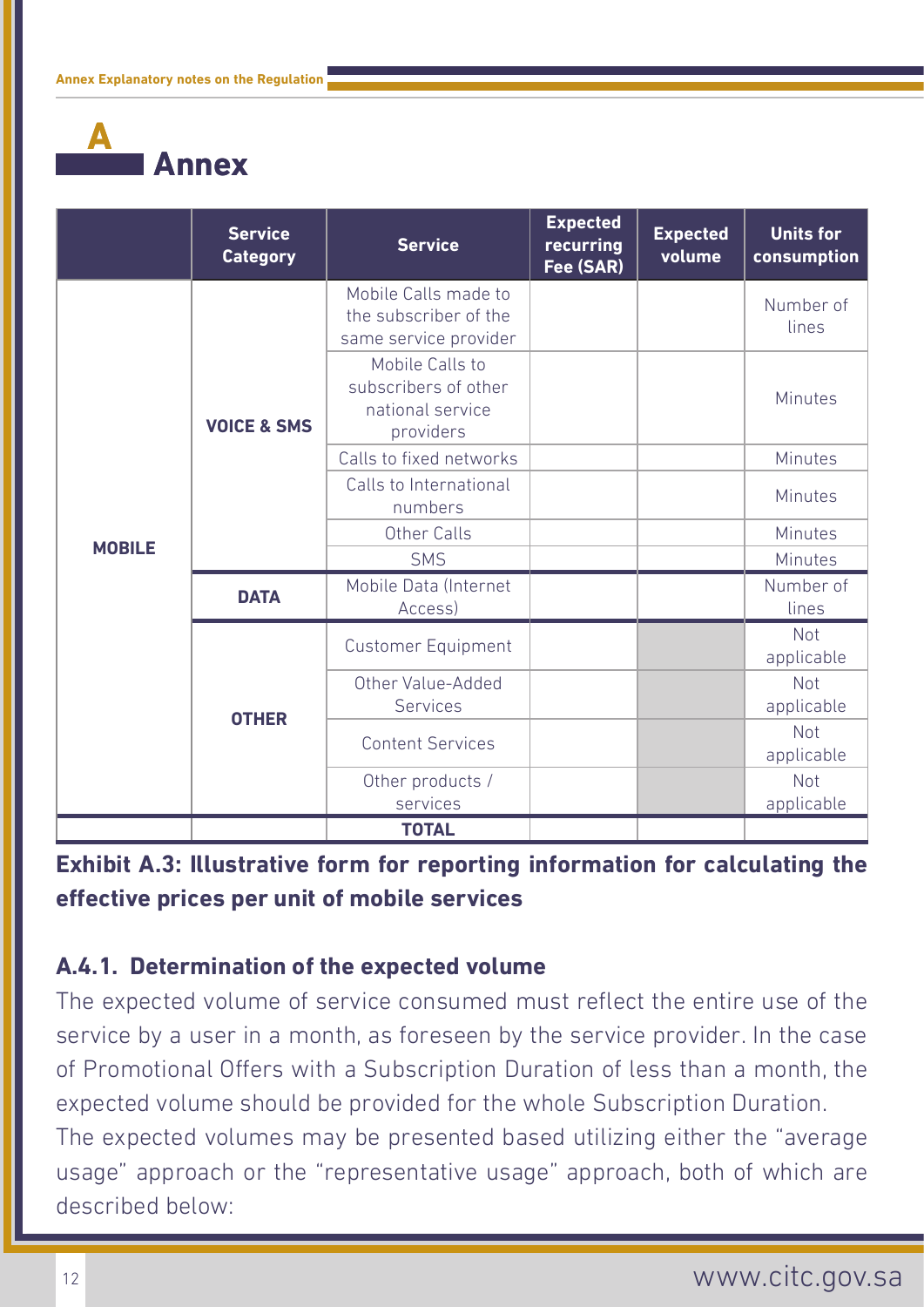

Average usage approach: This methodology will take into account the different user profiles who would benefit from the Retail Tariff Plan and calculate a consumption by all these users, based on the corresponding weight of each usage profile. The exhibit below summarizes this methodology for 3 different usage profiles under an illustrative Retail Tariff Plan that offers 100 minutes per month.

|                | <b>Number of users</b> | <b>Expected volume</b><br>per user | <b>Total volume</b>              | <b>Average usage</b> |
|----------------|------------------------|------------------------------------|----------------------------------|----------------------|
|                | (A)                    | (B)                                | $\overline{c}$<br>$= A \times B$ | (E<br>$= C / A$      |
| User profile 1 | 10.000                 | 50 min/month                       | 500.000                          |                      |
| User profile 2 | 20.000                 | 100 min/month                      | 2.000.000                        |                      |
| User profile 3 | 5.000                  | 150 min/month                      | 750.000                          |                      |
| <b>TOTAL</b>   | 35.000                 |                                    | 3.250.000                        | 92.86                |

**Exhibit A. 4: Illustrative calculation logic of the average usage methodology**

The methodology yields an average monthly usage of 92.86 minutes.

**Representative usage approach:** If the total expected volume of an average user cannot be determined under the average usage method, a volume figure based on the consumption of a 'representative' consumer must be supplied by the service provider. In the example of a Retail Tariff Plan that offers 100 minutes per month, the Representative usage could, for example, be provided as 100 minutes per month.

In the CITC's view, employment of the average usage approach is more accurate, economically meaningful and hence preferable, given that it fully takes into consideration the effects of statistical distribution of consumption by different users. On the other hand, the Representative usage approach is less complex and reduces the burden on service providers in the determination of the expected volume. It will therefore be also acceptable to CITC.

#### **A.4.2. Determination of the expected recurring fee**

The recurring fee of the service will comprise all components of the total recurring fee associated to the Retail Tariff Plan, which are attributable to that individual service.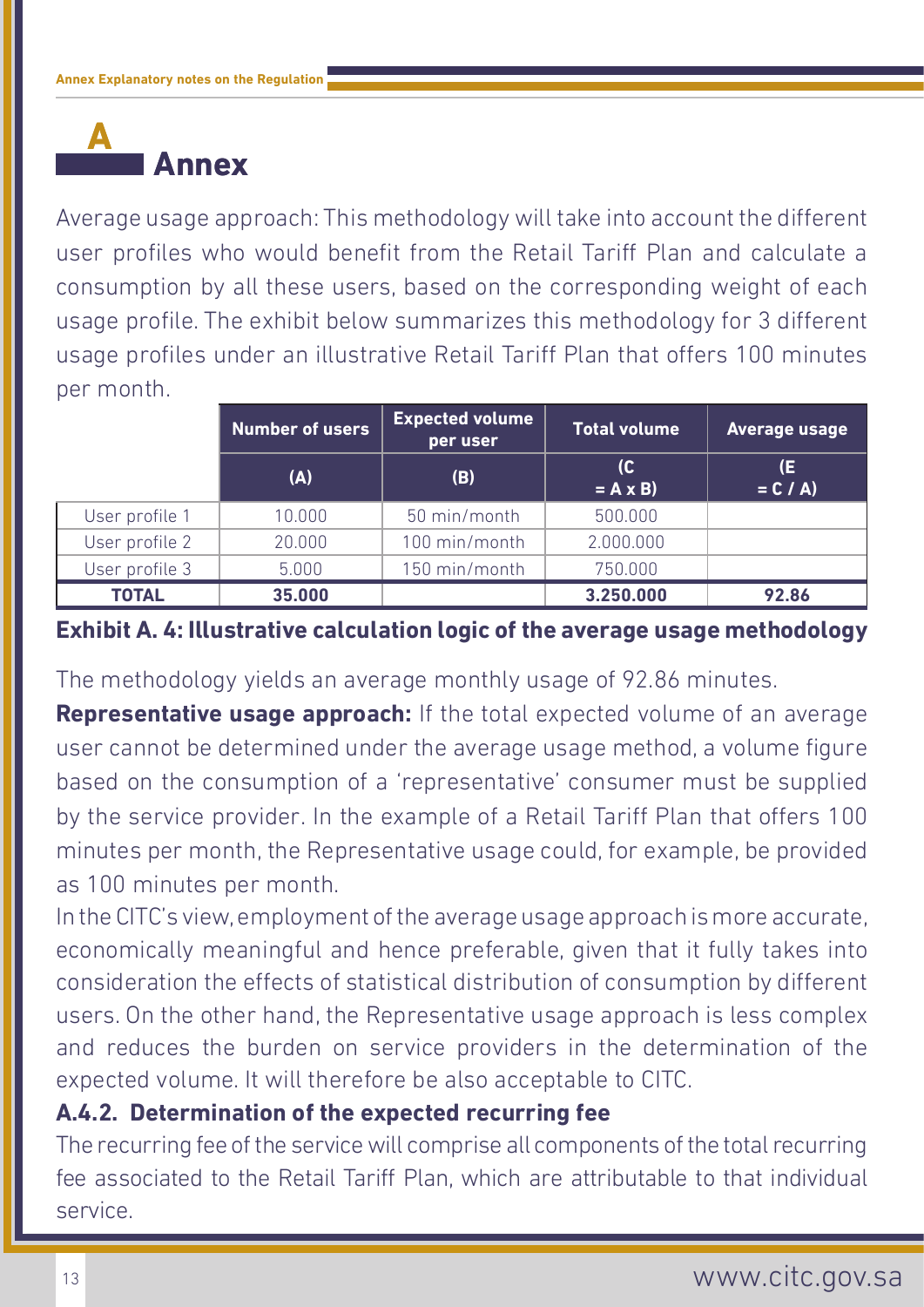

However, Bundled Retail Tariff Plans may incorporate revenue items associated to more than one individual service. For instance, a Bundled Retail Tariff Plan may include – for a certain fixed monthly fee – a maximum number of voice minutes and data megabytes that can be consumed by the end user.

In such cases, service providers may be required to carry out an estimate of the part of the total recurring fee of the Retail Tariff Plan attributable to each individual service included within the bundle. This attribution of the total recurring fee to individual services must be carried out based on objective and economically rational criteria. CITC recognizes, however, that alternative, different criteria may be employed that meet these requirements of objectivity and economic rationality. CITC will consider as acceptable the attribution of a recurring fee from a Bundled Retail Tariff Plan to individual services under three alternative methodologies, described below in order of preference.

Methodology 1: Equivalent tariff-based charges

Under the equivalent-tariffs methodology, the Service Provider must calculate the price paid by the consumer if the services contained within the bundle were purchased separately by a rational consumer, meaning according to the more favorable Retail Tariff Plans being offered at the time of the submission. The total recurring fee associated to the Bundled Retail Tariff Plan must be split among the individual services on a proportional basis to the price of each individual service. In other words, the discount associated to the purchase of the services within the bundle, rather than as standalone services, must be distributed evenly among the services concerned.

The exhibit below outlines the calculation logic described above – assuming the representative consumer method - for an illustrative Retail Tariff Plan that offers 3.000 voice minutes, 300 SMS and 1.000 MB of data per month for 200 SAR/ month. It is assumed that the expected volume consumption of a user (reported using one of the approaches described in the previous sub-section) will be 2.500 voice minutes, 250 SMS and the full 1.000 MB of data per month. All figures are merely illustrative.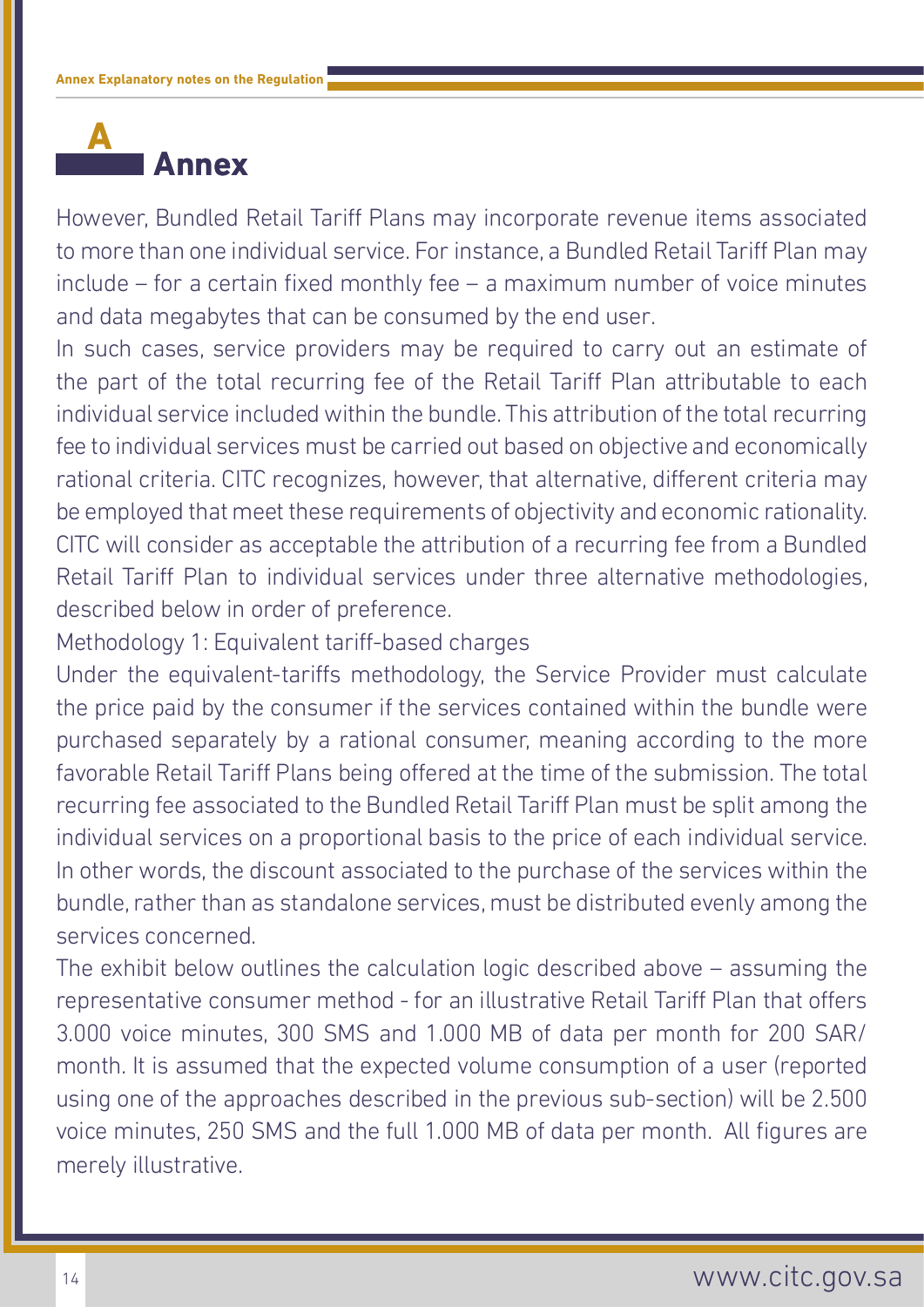

|                              | <b>Total bundled</b><br>recur-ring fee | <b>Expected</b><br>volume | Stand-alone<br>rates | <b>Total</b><br>unbundled<br>recurring fee | Weight<br>in total<br>unbundled<br>fee | <b>Recurring</b><br>fee per<br>service |
|------------------------------|----------------------------------------|---------------------------|----------------------|--------------------------------------------|----------------------------------------|----------------------------------------|
|                              | (A)                                    | (B)                       | (C)                  | (D)<br>$= B \times C$                      | (E)                                    | (F)<br>$= A \times E$                  |
| Voice minutes                |                                        | 2.500                     | 0,10 SAR             | <b>250 SAR</b>                             | 65 %                                   | <b>131 SAR</b>                         |
| <b>SMS</b>                   | <b>200 SAR</b>                         | 250                       | 0,05 SAR             | 12,5 SAR                                   | 3%                                     | 7 SAR                                  |
| <b>Internet Data</b><br>(MB) |                                        | 1.000                     | 0,12 SAR             | <b>120 SAR</b>                             | 31 %                                   | <b>63 SAR</b>                          |
| <b>TOTAL</b>                 | <b>200 SAR</b>                         |                           | o.                   | <b>382,5 SAR</b>                           | 100 %                                  | <b>200 SAR</b>                         |

**Exhibit A.5: Illustrative calculation logic of the equivalent tariff based charges methodology**

Methodology 2: Cost-based allocation

Under the cost-based calculation, the Service Provider must produce an estimation of the total cost of provision of each of the individual services contained within the bundle. This cost estimation may come, for example, from the Service Provider's own internal analytical accounting. The total recurring fee of the Bundled Retail Tariff Plan must then be split among the individual services on a proportional basis in relation to the total cost of each individual service.

The exhibit below outlines the calculation logic described above for the same illustrative Retail Tariff Plan employed before (all figures are merely illustrative):

|                              | <b>Total bundled</b><br>recur-ring fee | <b>Expected</b><br>volume | <b>Unit cost</b><br>reported<br>by service<br>provider | <b>Total cost</b>     | Weight | <b>Recurring</b><br>fee per<br>service |
|------------------------------|----------------------------------------|---------------------------|--------------------------------------------------------|-----------------------|--------|----------------------------------------|
|                              | in total cost                          | <b>Recurring</b>          | (C)                                                    | (D)<br>$= B \times C$ | (E)    | (F)<br>$= A \times E$                  |
| Voice minutes                | <b>200 SAR</b>                         | 2.500                     | 0,04 SAR                                               | <b>100 SAR</b>        | 65 %   | <b>129 SAR</b>                         |
| <b>SMS</b>                   |                                        | 250                       | 0,02 SAR                                               | 5 SAR                 | 3%     | <b>6 SAR</b>                           |
| <b>Internet Data</b><br>(MB) |                                        | 1.000                     | 0,05 SAR                                               | <b>50 SAR</b>         | 32 %   | <b>65 SAR</b>                          |
| <b>TOTAL</b>                 | <b>200 SAR</b>                         |                           | ۰                                                      | <b>155 SAR</b>        | 100 %  | <b>200 SAR</b>                         |

**Exhibit A.6: Illustrative calculation logic of the cost based allocation methodology**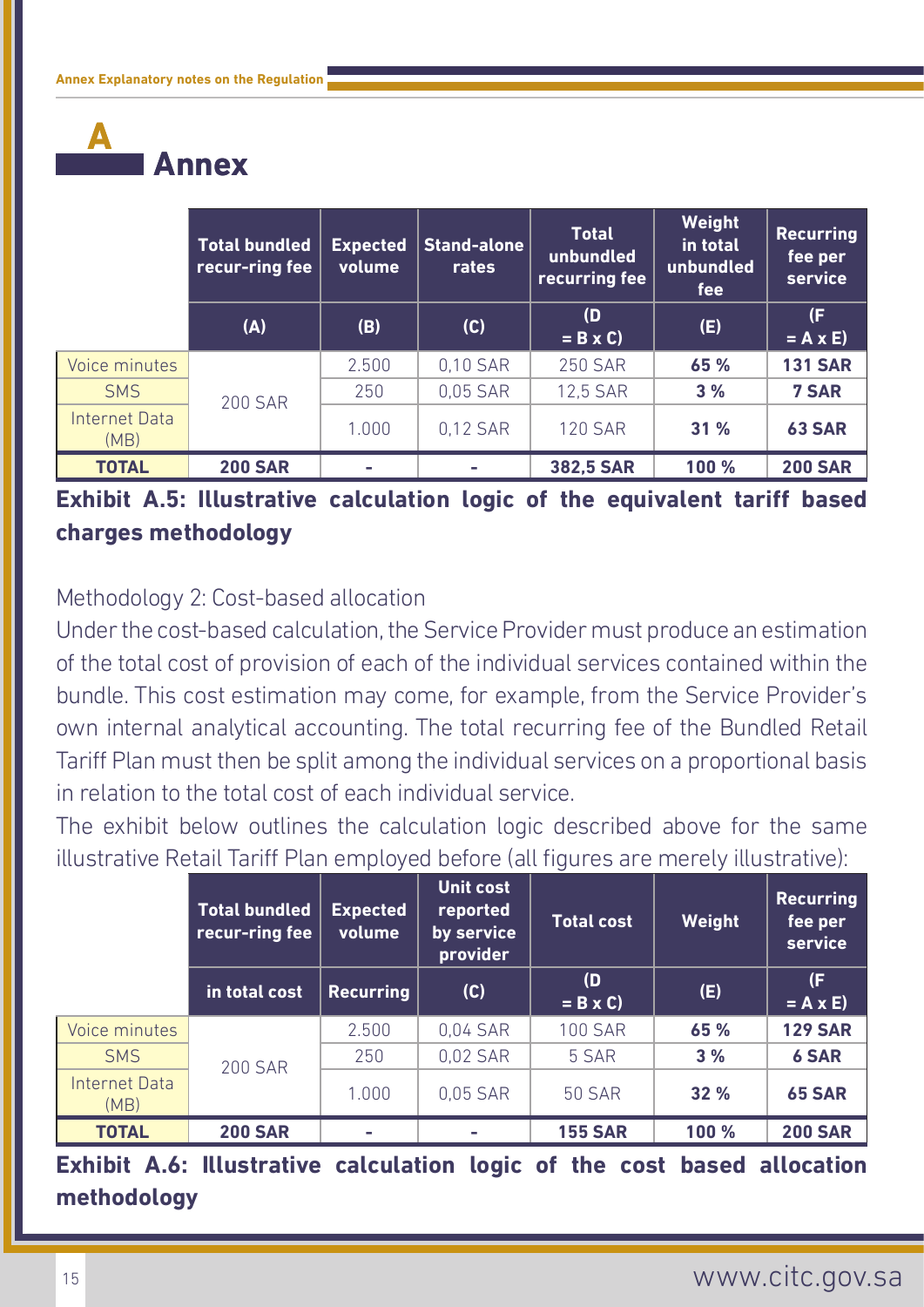

Methodology 3: Commercial experience-based split

Under the commercial experience-based calculation, the Service Provider must produce an estimation of the price that consumers would be willing to pay for the services contained within the bundle, if these were purchased separately, based on marketing studies or the experience of its commercial or marketing divisions. The total recurring fee of the Bundled Retail Tariff must be split among the individual services on a proportional basis in relation with the estimated value for each individual service.

The exhibit below outlines the calculation logic described above (all figures are merely illustrative):

|                              | <b>Total bundled</b><br>recur- ring fee | <b>Bundle</b><br><b>inclusion</b> | <b>Consumer's</b><br>perception of value<br>based on commercial<br>experience | Weight                | Weight            | <b>Recurring</b><br>fee per<br>service |
|------------------------------|-----------------------------------------|-----------------------------------|-------------------------------------------------------------------------------|-----------------------|-------------------|----------------------------------------|
|                              | in Total                                | <b>Recurring</b>                  | (C)                                                                           | (D)<br>$= B \times C$ | (E)               | (F)<br>$= A \times E$                  |
| Voice minutes                | fee per                                 | 3.000                             | <b>150 SAR</b>                                                                | 68 %                  | 136<br><b>SAR</b> | <b>129 SAR</b>                         |
| <b>SMS</b>                   |                                         | 300                               | <b>10 SAR</b>                                                                 | 5 %                   | 9 SAR             | <b>6 SAR</b>                           |
| <b>Internet Data</b><br>(MB) |                                         | 1.000                             | <b>60 SAR</b>                                                                 | 27%                   | <b>55 SAR</b>     | <b>65 SAR</b>                          |
| <b>TOTAL</b>                 | <b>200 SAR</b>                          |                                   | <b>220 SAR</b>                                                                | 100 %                 | 200<br><b>SAR</b> | <b>200 SAR</b>                         |

# **Exhibit A.7: Calculation logic of the commercial experience-based split methodology**

Service providers using the commercial-experience based split for the distribution total recurring fees for a given Retail Tariff Plan must include an explanation why the use of the previous two methodologies is not feasible for that particular Retail Tariff Plan.

Consideration of expected volumes in excess of included volumes

Depending on the characteristics of the Retail Tariff Plan, the expected volume of consumption reported either through the average usage approach or the representative usage approach may include units of the service being charged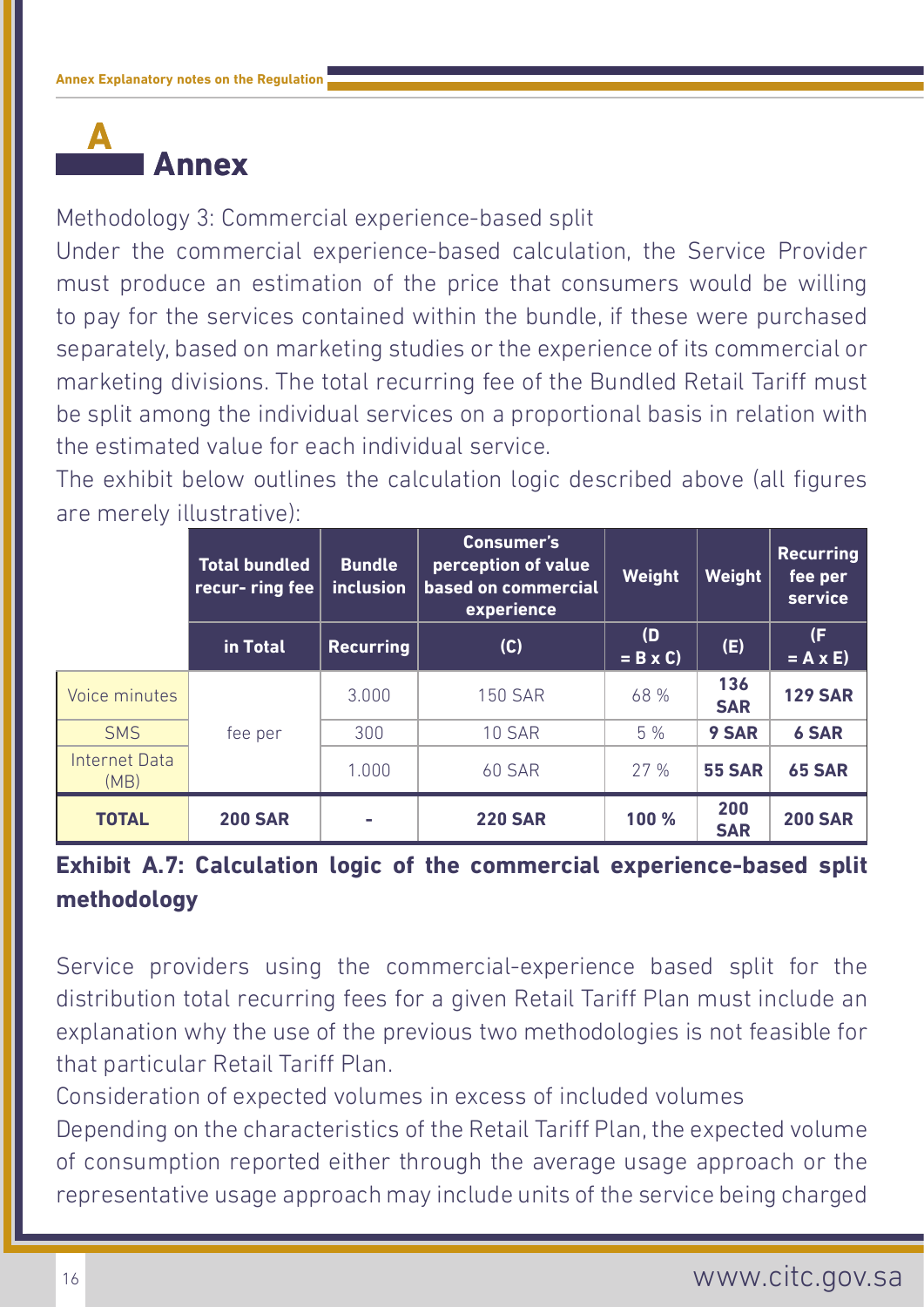

at different nominal prices. For instance, the recurring fee of the service may include a fixed monthly fee plus some additional charges, based on the number of units consumed – such as in a case where the user consumption goes above the limit of the service that is already included as part of the monthly fee. In these cases, the calculated value of the additional charges for each service must be reported together with the recurring fee per service.

#### **A.4.3.Determination of the effective price**

The effective price for a service will be determined as the division of the expected recurring fee per month<sup>1</sup> by the expected volume per month submitted for the Retail Tariff Plan. This may be summarized in the below formula

Effective Price (average,representative,user)= Expected Volume Expected Recurring fee

#### **A.4.4. Reporting on the information**

As stated under Article 7.5.3, service providers may be required by CITC to provide detailed information on the determination of the effective price per unit of service.

Whenever required, the service provider must provide, in a separate file, the detailed calculations and justifications employed for the expected recurring fee per service and the expected volume. This file shall include, without limitation, the following information:

- → A clarification of whether the calculation is based on the average usage approach, or the representative usage approach.
- → Details of the calculation of the expected recurring fee

→ If applicable, the chosen methodology for calculation the expected recurring fee per service within a Bundled Retail Tariff Plan. If the chosen methodology is based on commercial experience, a justification must be provided.

The details provided on the calculation of the expected recurring fee and

1) In the case of Promotional Offers with a Subscription Duration of less than a month, the expected volume and expected recurring fee should be provided for the whole Subscription Duration.